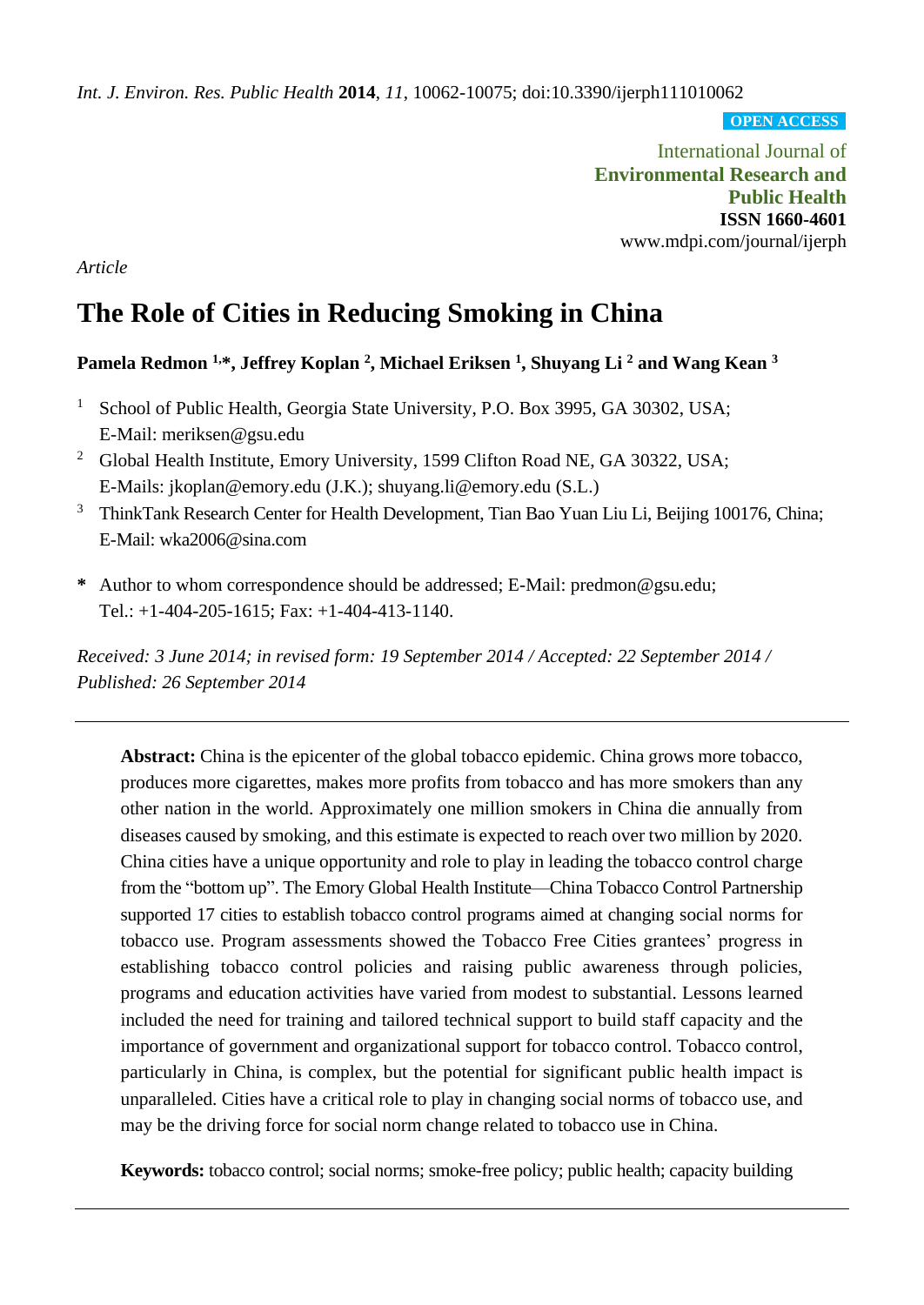### **1. Background and Introduction**

China is the epicenter of the global tobacco epidemic. Production and consumption of tobacco is the highest in the world, 43% of the world's tobacco is produced in China, and its population smokes 38% of the cigarettes produced worldwide [1]. Fifty-three percent of Chinese men smoke, as do 2.4% of women. The total smoking population is estimated to be greater than 300,000,000 [2].

Approximately one million smokers in China die annually from diseases caused by smoking, and this estimate is expected to reach over two million by 2020 [3]. Non-smokers exposed to secondhand smoke, particularly women, are also at increased risk of death and disease. In fact, it is estimated that more women die from exposure to secondhand smoke than die from smoking cigarettes themselves [3]. Seven out of ten non-smoking adults are exposed weekly to secondhand smoke [4].

China, the world's largest producer of cigarettes, manufactured 2.29 trillion cigarettes in 2009 [5]. Because China's tobacco industry is state-owned, the central government benefits greatly from the revenue—both excise tax revenue and profit. In 2007, the Chinese government profited 388 billion RMB from the sale of cigarettes, approximately 7.56% of the entire central government revenue [6].

Curbing the tobacco epidemic in China will require the implementation of effective tobacco control measures. Despite the financial benefits the Chinese government derives from the sale of tobacco products, government leaders are beginning to consider the long-term costs of the tobacco epidemic and the need to change the *status quo*. In recent years, the central government has begun to engage in limited tobacco control efforts. In 2006 China ratified the WHO Framework Convention on Tobacco Control (FCTC), with a commitment to implement the obligations contained in FCTC [7]. The Ministry of Health issued a smoke free hospital policy in 2009, with guidelines for healthcare facilities to be smoke-free by 2011 [8], and the Ministry of Health and the Ministry of Education also issued a policy with guidelines for creating smoke free schools [9]. The Ministry of Health authorized a policy prohibiting smoking in indoor public places starting 1 May 2011 [10], and the National People's Congress included a statement of commitment to tobacco control in the 12th 5-year Plan [11]. Unfortunately, assessments of the implementation of the FCTC show many gaps in fulfilling that obligation [12].

While "top down" measures are important and necessary for fulfilling the obligations of the FCTC, successful tobacco control efforts require acceptance and enforcement at the local level. China cities have a unique opportunity in leading the tobacco control charge from the "bottom up". Cities have the authority to pass and enforce smoke free policies and can change social norms through targeted public health education efforts and media campaigns. Cities can also adopt policies restricting advertising and corporate sponsorship. The enforcement of national polices occurs at the local level. And compliance with policies and enforcement of regulations requires a population that accepts such control measures, if not even demands them.

Given that there are over 160 cities in China each with a population exceeding one million residents, cities are a logical and strategic focus for intervention. Cities in China have the important role of implementing and enforcing central government policies, and they also have the ability to adopt stricter policies through Mayor's directives or legislated, city-level policies. City-level public health organizations in China, such as the municipal Health Bureau, the municipal Centers for Disease Control, and the Patriotic Health Campaign Committee, have the responsibility of protecting the public's health by promoting health education, preventing and controlling diseases, and implementing and enforcing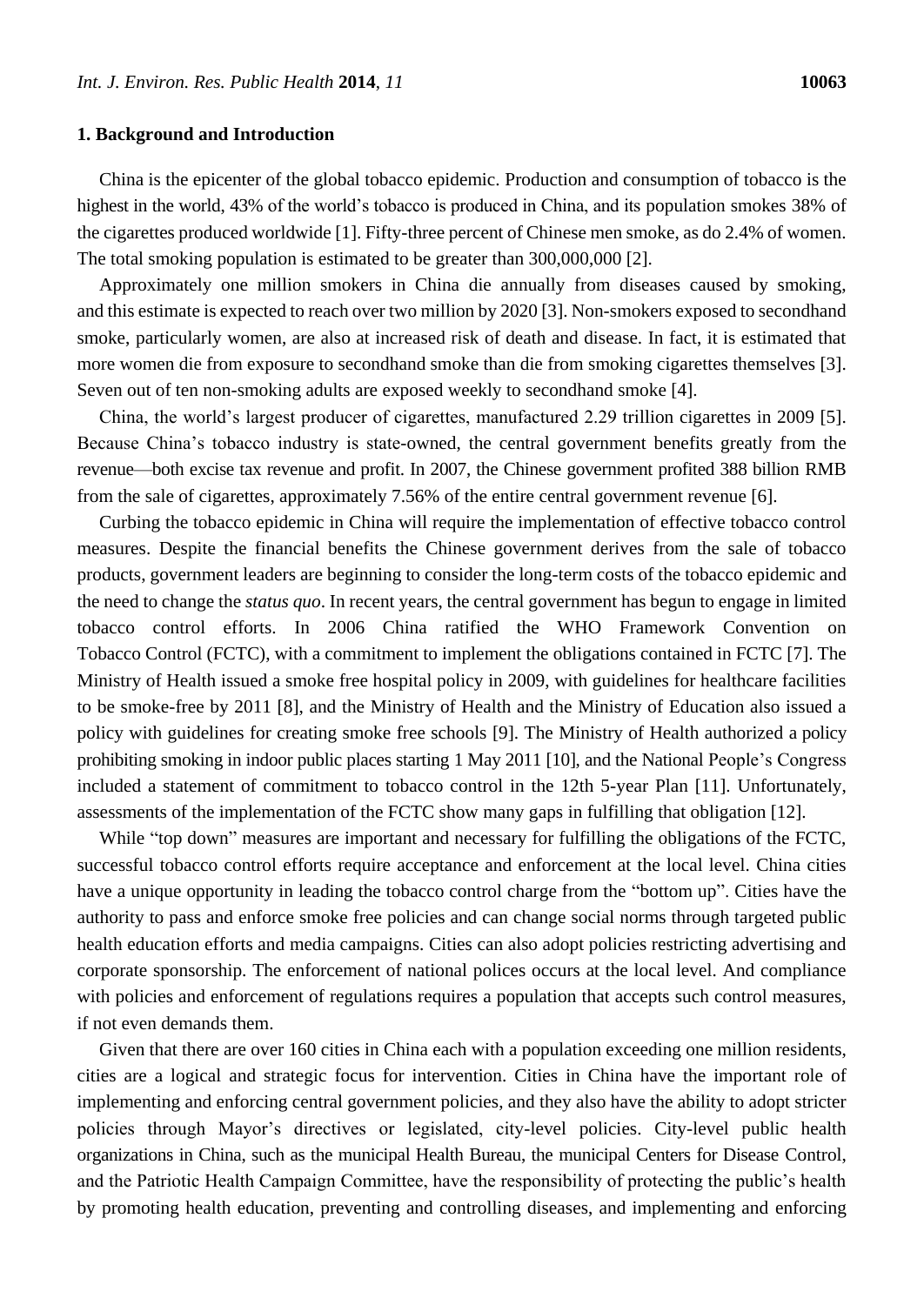health related laws, regulations, and policies. Cities have a unique opportunity to not only lead the efforts to educate their citizens and protect them from the harms of tobacco use and secondhand smoke, but also to take responsibility for implementing and enforcing central government guidelines and policy, increasing the likelihood that national priorities will actually be successfully implemented at the local level.

Article 8 of the FCTC calls for measures to adopt and promote effective policies to protect the non-smoker from secondhand smoke [6]. In 2008, it was reported that approximately one-half of cities in China have smoke free policies, but most of them remain noncompliant with Article 8 [13–15]. In recent years, some cities such as Guangzhou, Tianjin and Harbin have taken important steps towards fulfilling the requirement outlined in Article 8 and have adopted strict smoke free public place policies [16–18].

A city-based, "bottom up" approach to tobacco control in China is not a new concept. In 1999, the World Bank funded the Health VII Project. Health VII provided funds to seven China cities to establish public health projects, and one of the areas of focus was tobacco control [19]. In 2003, the Johns Hopkins School of Public Health received a Fogarty International Center grant to provide funding to cities to improve tobacco control capacity and to implement interventions in cities and rural areas [20]. The Bloomberg Philanthropies and the Bill & Melinda Gates Foundation have also provided significant funding for city-based tobacco control efforts since 2007 [21,22].

The Emory Global Health Institute was awarded a grant in 2008 from the Bill & Melinda Gates Foundation to support the development of effective, accountable, and sustainable tobacco prevention and control initiatives in China. The Emory Global Health Institute—China Tobacco Control Partnership (GHI-CTP) was established, and a major focus of the program is to change social norms of tobacco use through a "bottom up" approach in China cities. The GHI-CTP Tobacco Free Cities grant program (TFC) provides funds and delivers targeted training and tailored technical support to 17 selected cities to establish tobacco control programs, with specific smoke free policy, targeted programs and media and health education interventions selected by the cities themselves, aimed at changing the social norms of tobacco use.

The TFC program was modeled after the Health VII Project of the World Bank (1999–2006) that showed promising results in efforts to curb tobacco use and associated disease burdens including adoption of tobacco control policies, increased knowledge on negative effects of tobacco use, and implementation and utilization of cessation services [19,23]. The project evaluation concluded that policy change can occur, social norm change can be achieved, and surveillance systems can be implemented at the city level in China. It also confirmed that cities were manageable geographically and that city mayors in China have political power to make policy decisions related to tobacco [17]. Implicit in the Health VII Project experience was that when cities set their own health priorities, they were most likely to be successful.

The lessons learned from Health VII that were applied to developing the model for the TFC initiative included acknowledging the important role of government in promoting public health; ensuring that intervention strategies were grounded in science, applied to appropriate targets and had an expansive reach; ensuring adequate capacity of technical teams by providing needed training and technical support; conducting landscape analyses to better understand the tobacco control situation; and requiring surveillance and evaluation strategies to monitor effectiveness of the program [19].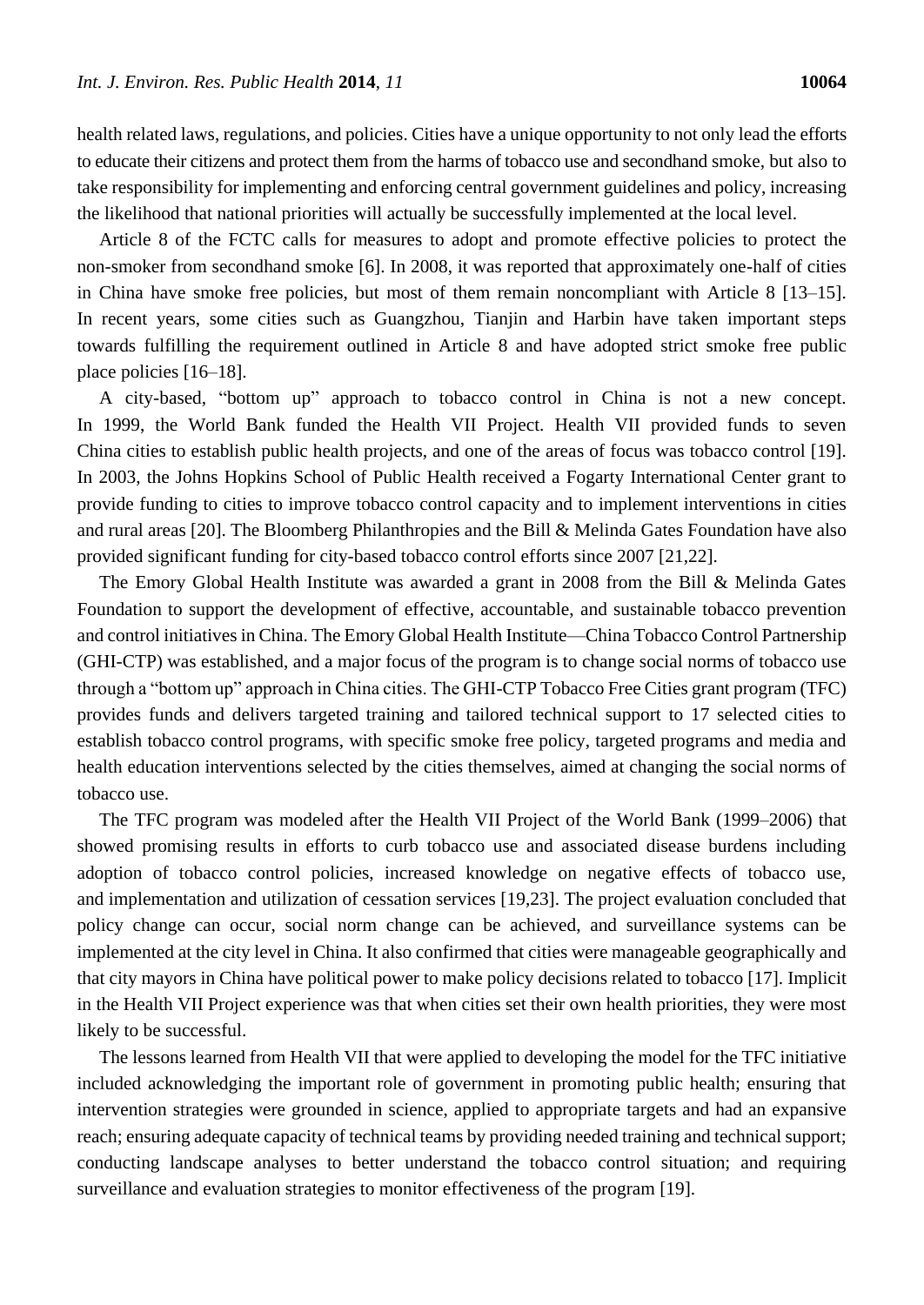The GHI-CTP collaborated with the ThinkTank Research Center for Health Development (ThinkTank, Beijing, China) to identify a non-random sample of potential cities for the TFC program. Site visits and telephone interviews were conducted to determine interest and level of commitment to the program goals. Seventeen cities were enrolled in the TFC program, and were selected based on size, geographic location, political will of the city leadership, especially the mayor, support of several leading public health units of the city, characteristics of the industrial, economic and social structure of the city and expressed enthusiasm to address the challenge of tobacco control. The 17 cities were also selected because they seemed most conducive to tobacco control and likely to be considered "innovators" or "early adopters" as described by the Diffusion of Innovation Theory [24]. Seven cities were included in the pilot program that began in July 2009—Ningbo, Wuxi, Luoyang, Tangshan, Shanghai, Qingdao, and Changsha. An additional ten cities were added to the program in July 2010—Anshan, Kelamayi, Bayannouer, Yinchuan, Changchun, Dalian, Hangzhou, Suzhou, Nanjing, and Nanning (Figure 1).





The population varies widely among cities, from 330,000 in Kelamayi to 19.2 million in Shanghai. Ten of the cities have tobacco industry presence—local crop growing, cigarette factories and/or company offices. The city organizations receiving grant funds to implement the TFC program include Patriotic Health Campaign Committees [3], Public Health Bureaus [5], Centers for Disease Control [5], and the Health Education Institute [4] (Table 1). These municipal organizations were selected because they have the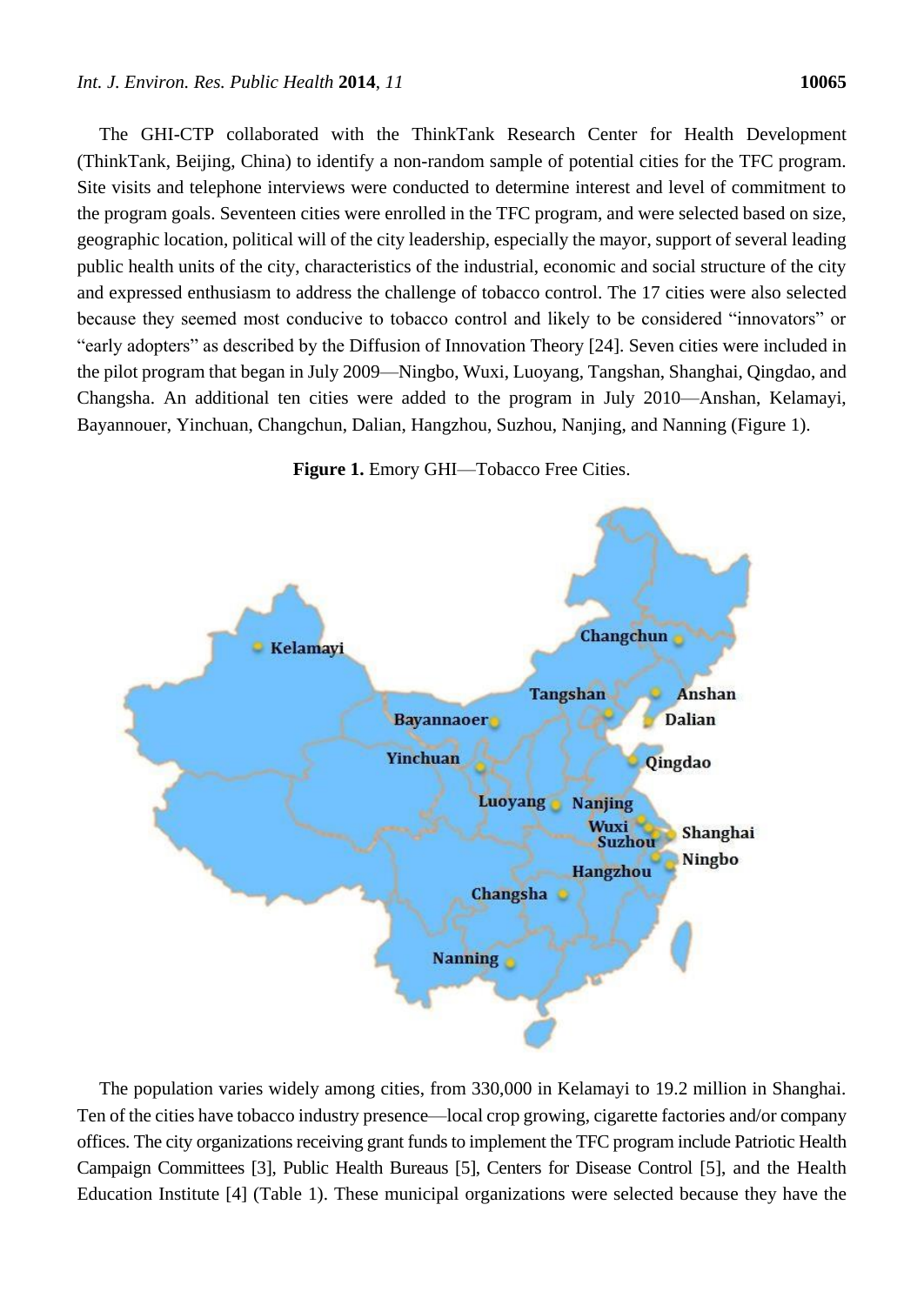responsibility to enforce the health policies, promote health and monitor health-related indicators, and educate the public on health-related issues.

The 17 TFC grantees were provided training opportunities, technical assistance, and grant funds to develop, implement, and evaluate strategies aimed at changing the social norm of tobacco use in their cities. The TFC grantees were required to select tobacco control strategies based on their unique situation and to draft an evaluation plan to assess the impact of their program. The TFC program model was designed to acknowledge the expertise and experience of the grantee as well as the unique situation of the city rather than utilizing a "one-size-fits-all" model of tobacco control.

The TFC grantees conducted a systematic city-wide situational analysis to better understand the extent of the tobacco use problem, existing tobacco control efforts, and to identify potential partners. The grantees selected the program goals based on their perceived ability to achieve the greatest initial impact and the potential for social norm change. The GHI-CTP required that the grantees' plans include policy, program, and media and health communication components, and were reviewed and approved by the GHI-CTP team.

The TFC grantees targeted sectors for policy efforts such as hospitals and community clinics, families, government agencies, schools, enterprises, restaurants, hotels, and religious sites. Seven grantees included a legislated smoke-free public place policy component in their plans, with the goal of achieving a stronger policy than the existing central government policy. The plans also included targeted programs to support the policies, and strategies to engage the news media to inform and educate the public and mass media campaigns. The TFC grantees were required to develop and implement a process and outcome evaluation plan for their program. Each evaluation plan was tailored for the unique city program, and templates for evaluation instruments addressing the same sector or population were provided to the cities to allow for consistency for comparisons between programs.

The purpose of this paper is to demonstrate the role of cities in tobacco control and changing social norms of tobacco use in China. It will also identify facilitators and barriers to successful subnational tobacco control efforts.

## **2. Methods**

The results are based on qualitative analysis of the bi-annual progress reports, progress on self-determined goals, objectives and activities outlined in the grantees' action plans, policy documents, policy inspection reports, and media mentions in various media outlets.

#### *2.1. Participants*

Table 1 provides a listing of the 17 cities that participated in the TFC program. It also includes the funding organization.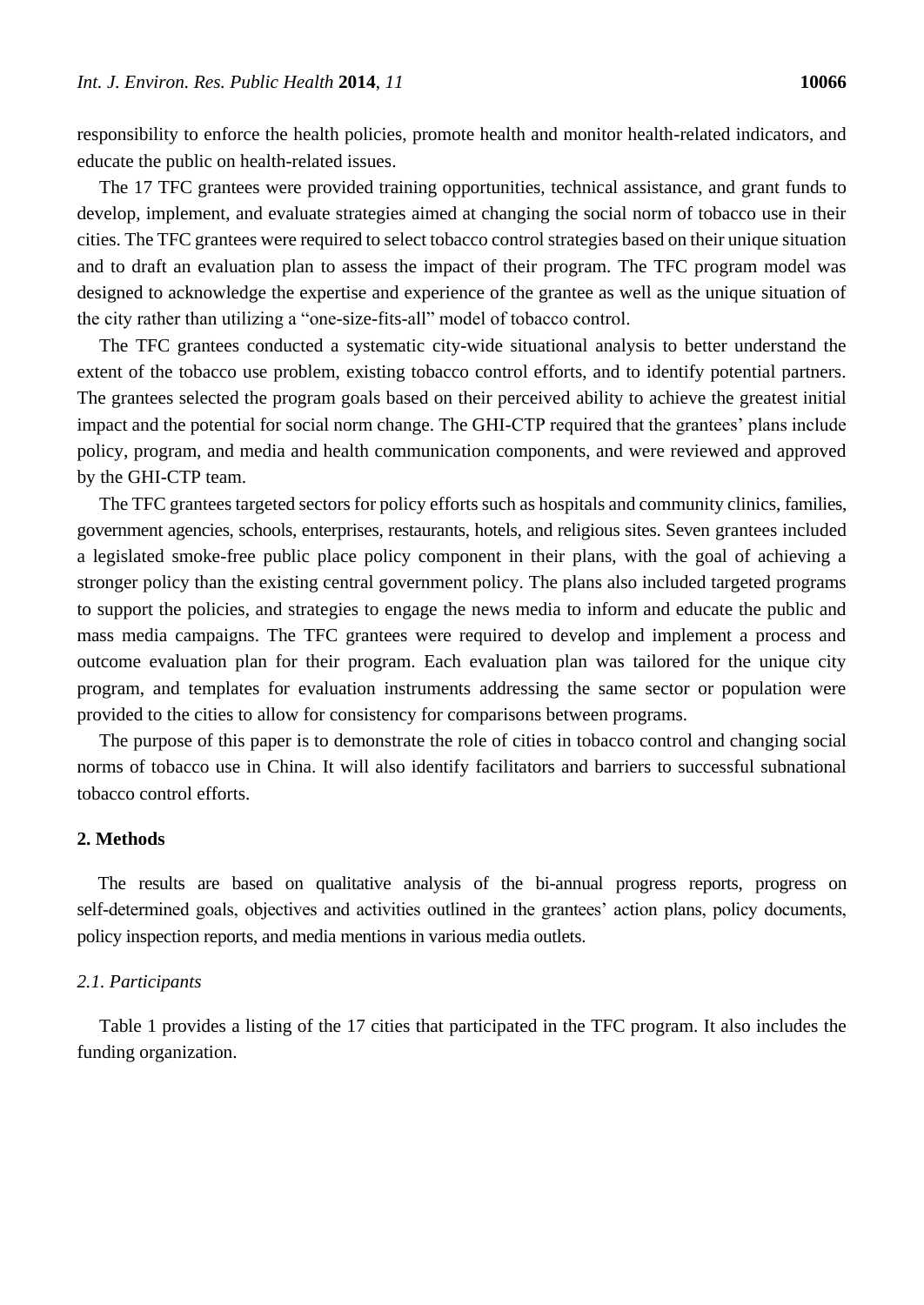| City, (Population,<br><b>GDP</b> in Billion Yuan)    | <b>Funded</b><br>Organization                                     | <b>Progress</b><br><b>Status</b> | <b>Smoke-Free Policy Goal (Adoption Date or <math>n</math>)</b>                                                                                                               | <b>Policy Inspection</b><br>Frequency | # of Media<br><b>Mentions</b> | <b>Mass Media</b><br>Campaign |
|------------------------------------------------------|-------------------------------------------------------------------|----------------------------------|-------------------------------------------------------------------------------------------------------------------------------------------------------------------------------|---------------------------------------|-------------------------------|-------------------------------|
| Anshan<br>$(3,503,584, 262.87)$ [25]                 | <b>Health Education</b><br>Institute of Anshan City               | 3                                | SF public places (September 2012); effective January 2013<br>SF Angang Steel Corporation (March 2012)                                                                         | Quarterly                             | 38                            |                               |
| Bayannaoer<br>$(1,669,000, 81.33)$ [26]              | <b>Bayannaoer Center</b><br>for Disease Control<br>and Prevention |                                  | SF schools (October 2011)                                                                                                                                                     | Monthly                               | 8                             |                               |
| Changchun <sup>*</sup><br>$(7,569,000, 445.66)$ [27] | Changchun City Health<br><b>Education Center</b>                  | 3                                | SF schools (July 2011)<br>SF government worksites (July 2011)                                                                                                                 | Monthly                               | 50                            |                               |
| Changsha <sup>*</sup><br>$(7,146,600, 639.99)$ [28]  | Patriotic Health<br>Committee of Changsha                         | $\overline{2}$                   | SF homes and families ( $n = 1057$ )<br>SF hospitals (July 2011)                                                                                                              | Quarterly                             | 75                            | $\sqrt{ }$                    |
| Dalian<br>$(5,903,000, 700.28)$ [29]                 | Dalian Patriotic Health<br>Campaign Committee                     | 2                                | SF schools (May 2012)                                                                                                                                                         | Quarterly                             | 16                            |                               |
| Hangzhou <sup>*</sup><br>$(5,477,000, 3460.6)$ [30]  | Hangzhou Center<br>for Disease Control<br>and Prevention          | 3                                | SF hotels & restaurants (September 2011)                                                                                                                                      | Monthly                               | 300                           | $\sqrt{ }$                    |
| Kelamayi<br>$(375,789, 81.0)$ [31]                   | <b>Health Education</b><br>Institute of Kelamayi                  | 3                                | SF public places (November 2012); effective March 2013<br>SF government agency (March 2011)<br>SF enterprise—Xinjiang Dushanzi Tianli High &<br>New Tech Co Ltd. (March 2011) | Quarterly                             | 14                            | $\sqrt{}$                     |
| Luoyang *<br>$(6,885,400, 300.11)$ [32]              | Luoyang Public Health<br><b>Bureau</b>                            | $\overline{2}$                   | SF homes and families ( $n = 62,538$ )                                                                                                                                        | N/A                                   | 18                            |                               |
| Nanjing*<br>$(6,384,800, 720.157)$ [33]              | Nanjing Office of<br>Patriotic Health<br>Campaign Committee       | 2                                | SF primary and junior high schools (April 2011)                                                                                                                               | Once every<br>4 month                 | 60                            | V                             |
| Nanning*<br>$(7, 135, 000, 250.355)$ [34]            | Nanning Health Bureau                                             | 2                                | • SF government agency (February 2012)<br>SF China-ASEAN Expo and International Folk Song<br>Festival (May 2012)                                                              | Twice per year                        | 124                           | $\sqrt{ }$                    |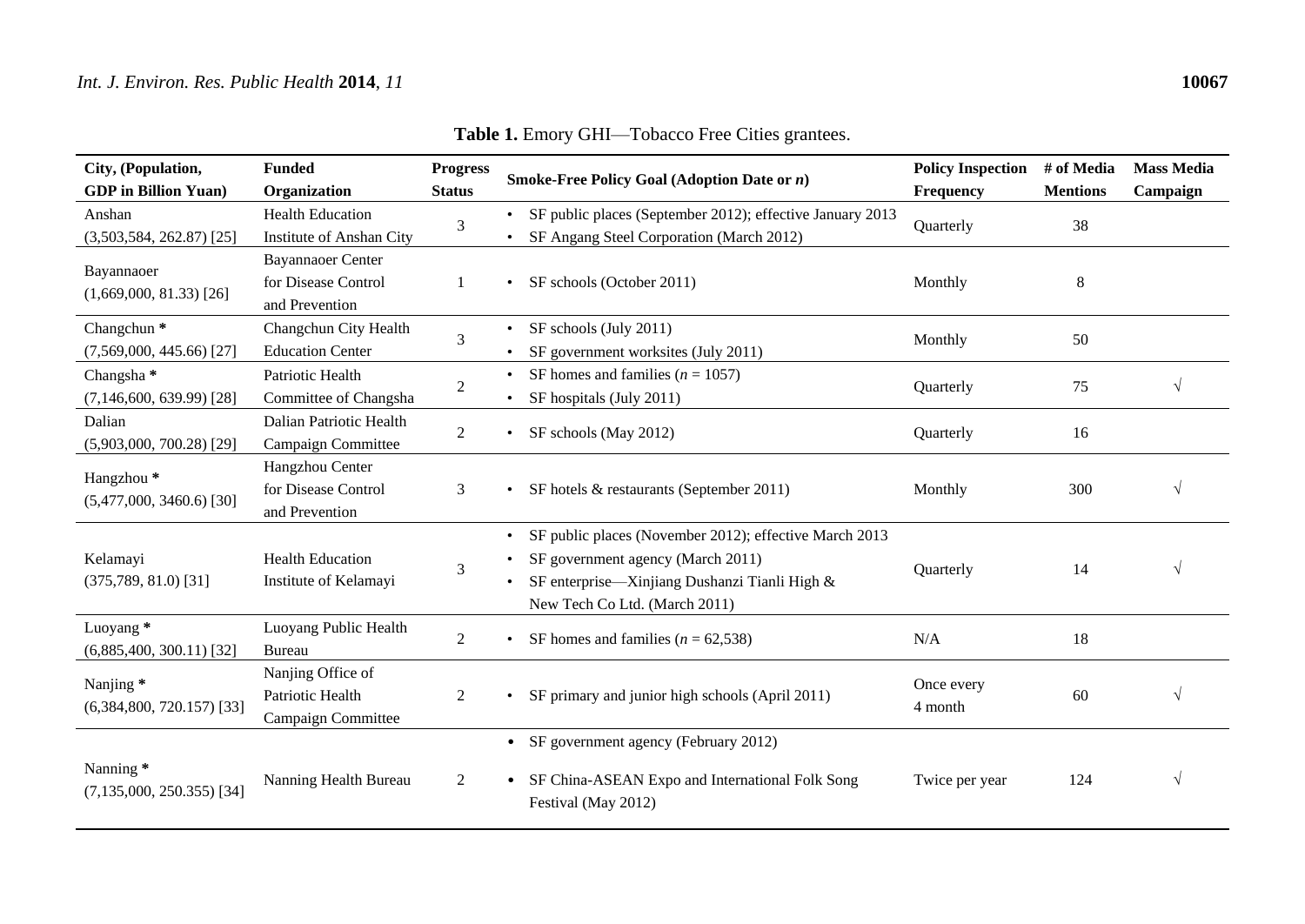| City, (Population, GDP in                           | <b>Funded</b>       | <b>Progress</b> | <b>Smoke-Free Policy Goal (Adoption Date or <math>n</math>)</b>                | <b>Policy Inspection</b> | # of Media      | <b>Mass Media</b> |
|-----------------------------------------------------|---------------------|-----------------|--------------------------------------------------------------------------------|--------------------------|-----------------|-------------------|
| <b>Billion Yuan</b> )                               | Organization        | <b>Status</b>   |                                                                                | <b>Frequency</b>         | <b>Mentions</b> | Campaign          |
| Ningbo <sup>*</sup><br>$(5,777,000, 652.47)$ [35]   | Ningbo Center for   |                 |                                                                                |                          |                 |                   |
|                                                     | Disease Control     |                 | SF primary and middle schools (June 2012)<br>$\bullet$                         | Twice per year           | 20              |                   |
|                                                     | and Prevention      |                 |                                                                                |                          |                 |                   |
| Qingdao *<br>$(7,695,600, 730.211)$ [36]            | Qingdao Center      | 3               |                                                                                | Twice quarterly          | 78              |                   |
|                                                     | for Disease Control |                 | SF hospitals (2009)<br>$\bullet$                                               |                          |                 |                   |
|                                                     | and Prevention      |                 |                                                                                |                          |                 |                   |
| Shanghai*<br>$(23,804,300, 2010.133)$ [37]          | Shanghai Municipal  |                 | SF homes and families ( $n = 3083$ )                                           | N/A                      | 6               | V                 |
|                                                     | Health Bureau       |                 |                                                                                |                          |                 |                   |
| Suzhou <sup>*</sup><br>$(6,478,100, 1201.165)$ [38] | Suzhou Center       |                 |                                                                                |                          |                 |                   |
|                                                     | for Disease Control | 2               | SF government agency (April 2011)<br>$\bullet$                                 | Monthly                  | $\overline{4}$  | V                 |
|                                                     | and Prevention      |                 |                                                                                |                          |                 |                   |
| Tangshan<br>$(7,417,800, 586.163)$ [39]             | Patriotic Health    | 2               | SF government agency(May 2010)                                                 | Weekly                   | 127             | V                 |
|                                                     | Campaign Committee  |                 |                                                                                |                          |                 |                   |
| Wuxi                                                | Wuxi Health Bureau  | 2               | SF hospitals (March 2010)                                                      | Once every               | 142             | $\sqrt{ }$        |
| $(4,700,700, 756.815)$ [40]                         |                     |                 |                                                                                | 2 month                  |                 |                   |
| Yinchuan                                            | Yinchuan Institute  |                 | SF government agency (July 2011)<br>$\bullet$<br>SF religious sites (May 2011) | Monthly                  | 20              |                   |
| $(2,046,300, 114.083)$ [41]                         | of Health Education |                 |                                                                                |                          |                 |                   |

**Table 1.** *Cont.*

Notes: \* Tobacco industry presence. Progress Status Key: 1 = made progress, 2 = met goals, 3 = exceeded goal expectations.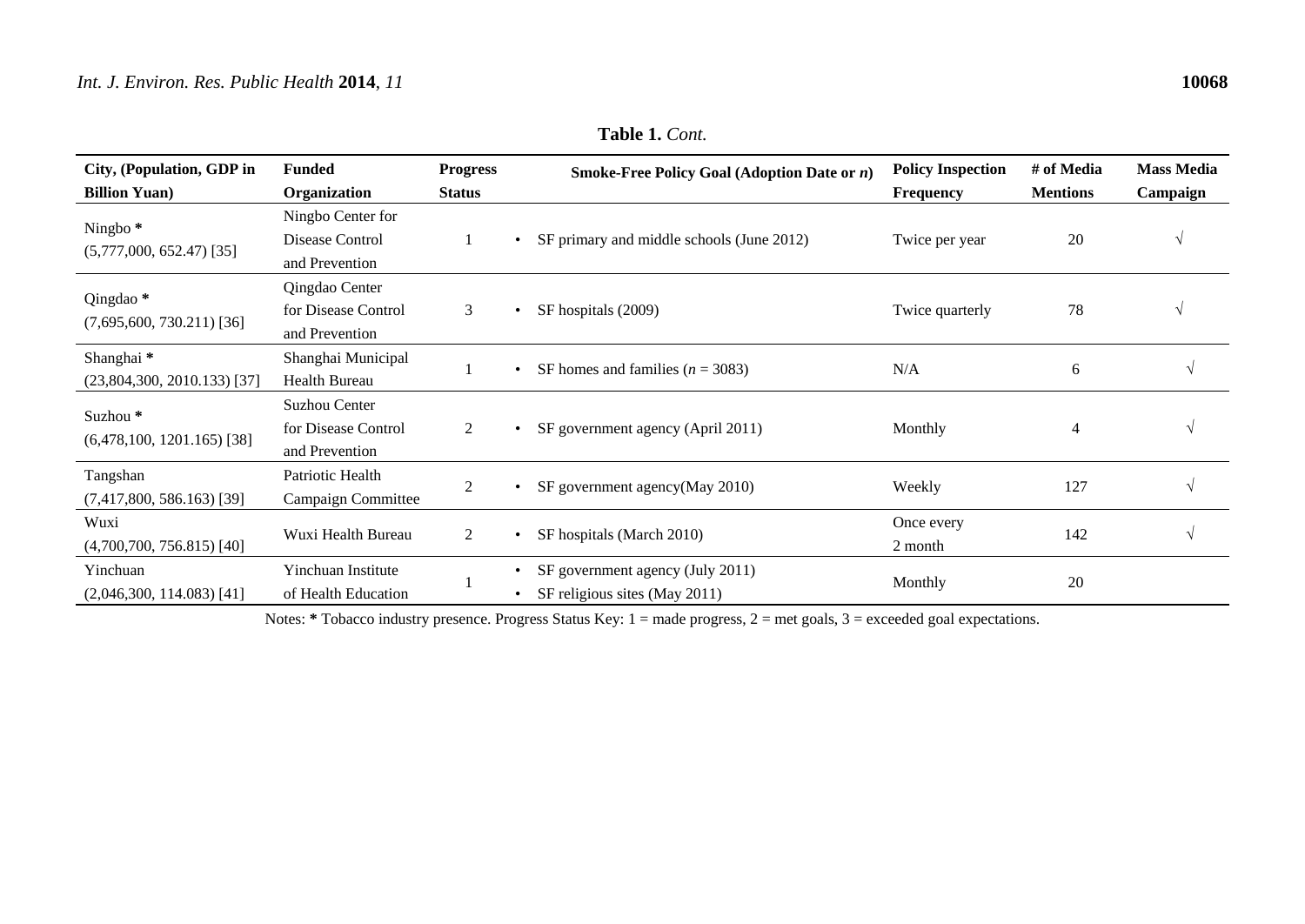TFC grantees were required to complete bi-annual progress reports. The progress report template included progress to date based on their action plans, facilitators and barriers to success, and lessons learned. Site visits and monthly conference calls with the grantees were used to validate the report information. Smoke-free policies and policy inspection were collected, and media mentions in various media outlets related to TFC tobacco control efforts were recorded. The data were provided by the program leader, and were collected from 2009–2013.

#### *2.3. Data Analysis*

Criteria for ranking progress was established and included the ability to establish a capable tobacco control team and accomplish the policy, program and media goals and objectives outlined in their proposals. The ranking strategy to measure progress included "exceeded goal"—met all goals and objectives outlined their action plan and expanded their programs to other sectors and/or adopted city-wide smoke-free policies; "met goal"—met all goals and objectives outlined in their action plan; and "made progress"—unable to meet all goals and objectives outlined in their action plan. Data collected from the bi-annual progress reports, site visits and conference calls were used to rank the grantees. Official policy documents were reviewed to validate policy adoption, inspection reports were analyzed to determine frequency, media campaigns were reviewed for content and media mentions were counted.

#### **3. Results**

The TFC grantees' established tobacco control policies and implemented targeted programs and educational activities to raise public awareness, and their progress varied from exceeding expectations to making progress toward self-determined goals and objectives. The smoke free policy goals included creating 100% smoke free sectors: hospitals and community clinics  $(n = 3)$ , government agencies  $(n = 7)$ , schools  $(n = 5)$ , enterprises  $(n = 2)$ , restaurants and hotels  $(n = 1)$ , and religious sites  $(n = 1)$ . Four TFC grantees included program goals aimed at establishing 100% smoke free homes and families. Anshan, Changchun, Hangzhou, Kelamayi and Qingdao exceeded goal expectations; Changsha, Luoyang, Nanjing, Nanning, Suzhou, Tangshan, and Wuxi met their goals; and Bayannaoer, Dalian, Ningbo, Shanghai, and Yinchuan made progress toward their goals (Table 1).

Factors identified by TFC team leads in bi-annual progress report and during monthly conference calls and observed by the GHI-CTP during site visits as important to meeting or exceeding TFC goals and objectives included supportive government leaders, dedicated advocates and partners, non-smoking status of leaders and decision-makers (government and sector), parallel national Civilized or Healthy City initiative tobacco control goals, strong policies with implementation and enforcement strategies and media coverage. In addition, qualified, well-trained staff, adequate staffing levels to execute program activities, and defined action plans were also key to success. TFC grantees unable to meet their goals and objectives faced barriers and challenges such as the lack of support from leaders and decision-makers, frequent changes in leadership and staff, lack of engagement and support from key partners, and lack of adequately trained staff or insufficient staffing levels. Barriers to program success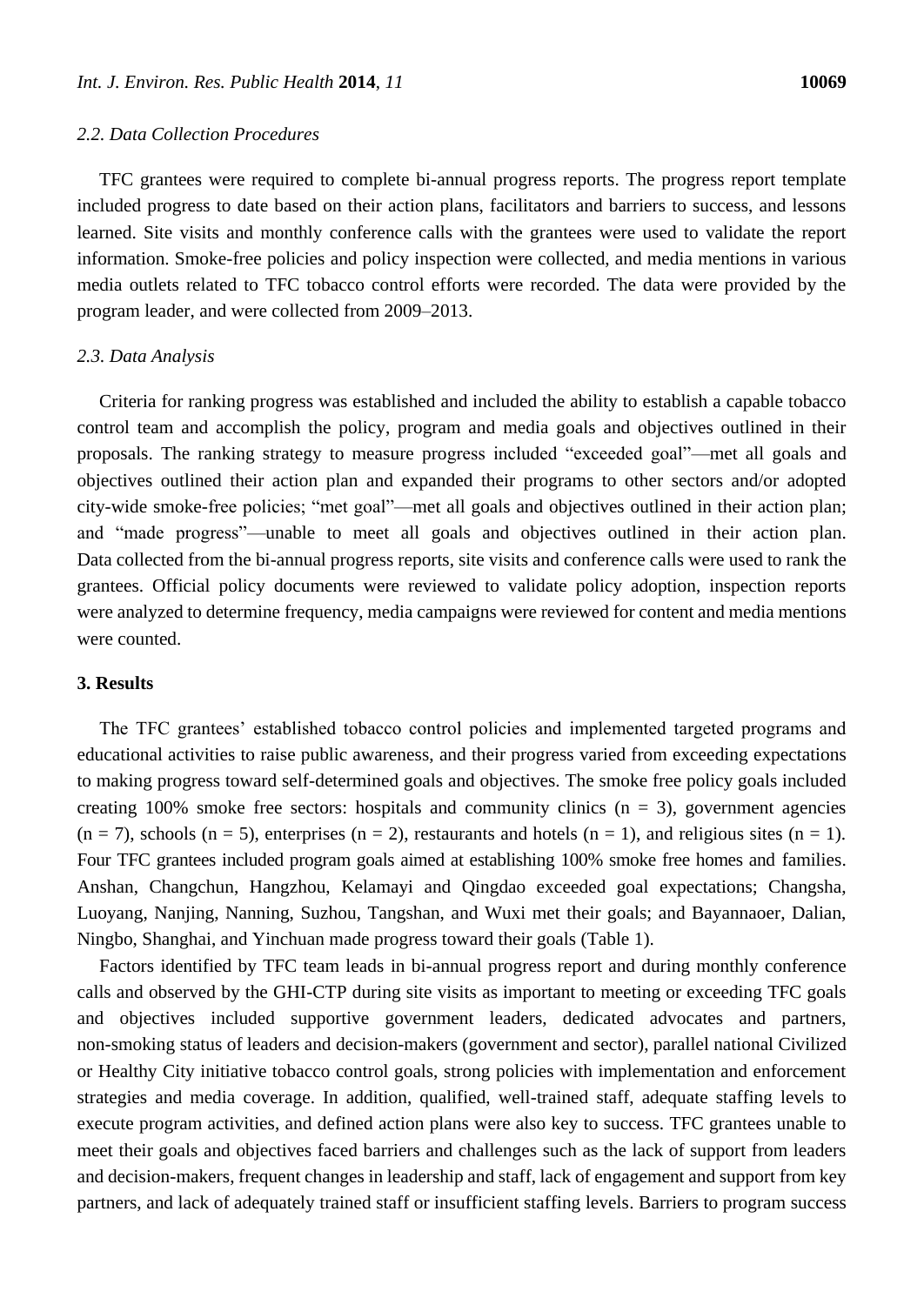included any changes in leadership personnel from program inception, either in technical staff or in municipal officials, particularly when any of these individuals had not participated in making tobacco control a policy priority.

The TFC progress reports indicated that new or strengthened smoke free policies were adopted in their targeted city sectors in 2010–2012. Smoke free policy inspections were implemented, and the frequency varied from weekly to two times per year. Seven of the TFCs included the goal of adopting smoke free public places policies and two of these cities, Anshan and Kelamayi, successfully adopted city-wide smoke free policies in 2012. Their policies went into effect in early 2013 (Table 1).

In addition to policy adoptions, the TFC grantees conducted training on the newly adopted smoke free sector policies and included information on the harms of tobacco use and secondhand smoke to prepare the specific sector staff and enforcement agencies. They also assisted the sector sites with selection and placement of appropriate signage and outdoor smoking areas. Health education on the harms of tobacco use and secondhand smoke was also provided through a variety of channels including brochures and pamphlets, knowledge competitions, text messaging campaigns, websites and social media such as Twitter and Weibo. All of the TFC grantees engaged the media as a component of their TFC plan, including print, radio and news broadcasts and 1100 media mentions were reported. Eleven of the cities launched mass media campaigns. The various foci of the campaigns included education on the harms of tobacco use and secondhand smoke and new smoke free policies in the cities (Table 1).

Examples of cities that have made the most notable accomplishments include Kelamayi, Anshan, Qingdao, and Hangzhou. Kelamayi and Anshan initially focused their efforts on creating smoke free workplaces in large industries (petrochemical and steel respectively). The success of their smoke free workplace initiatives garnered the attention of the city government leaders, and the TFC grantees worked with their city's legislative affairs office to draft smoke free public places policies that were adopted in late 2012. The Qingdao tobacco control team successfully led the efforts to create smoke free hospitals in their city. All 2147 of their hospitals adopted smoke free policies and they routinely monitor for compliance. As a result of their success, the Qingdao TFC team became sought-after tobacco control experts in their province. They are partnering with the local government to adopt a smoke free public places policy. Hangzhou's tobacco control team partnered with hotel and restaurant managers and owners to pilot a 100% smoke free policy intervention that included training and technical support in 30 hospitality sites. They have expanded their model to include hotels and restaurants in the popular West Lake tourist district, and plan to continue the expansion throughout the city, as well as serving as a smoke free resource for the hospitality industry throughout China.

#### **4. Discussion**

As with World Bank Health VII, the TFC initiative demonstrated that policy change can occur and measures to change social norms can be successfully implemented in China cities. The TFC grantees made progress in establishing tobacco control teams and developing, implementing and evaluating plans to change social norms in their cities, with some experiencing more success than others. Important keys to establishing effective tobacco control programs included consistent political support, strong technical capabilities among the program team, knowledgeable and enthusiastic advocates and cooperative partners, comprehensive interventions, and policy inspections and appropriate enforcement. These keys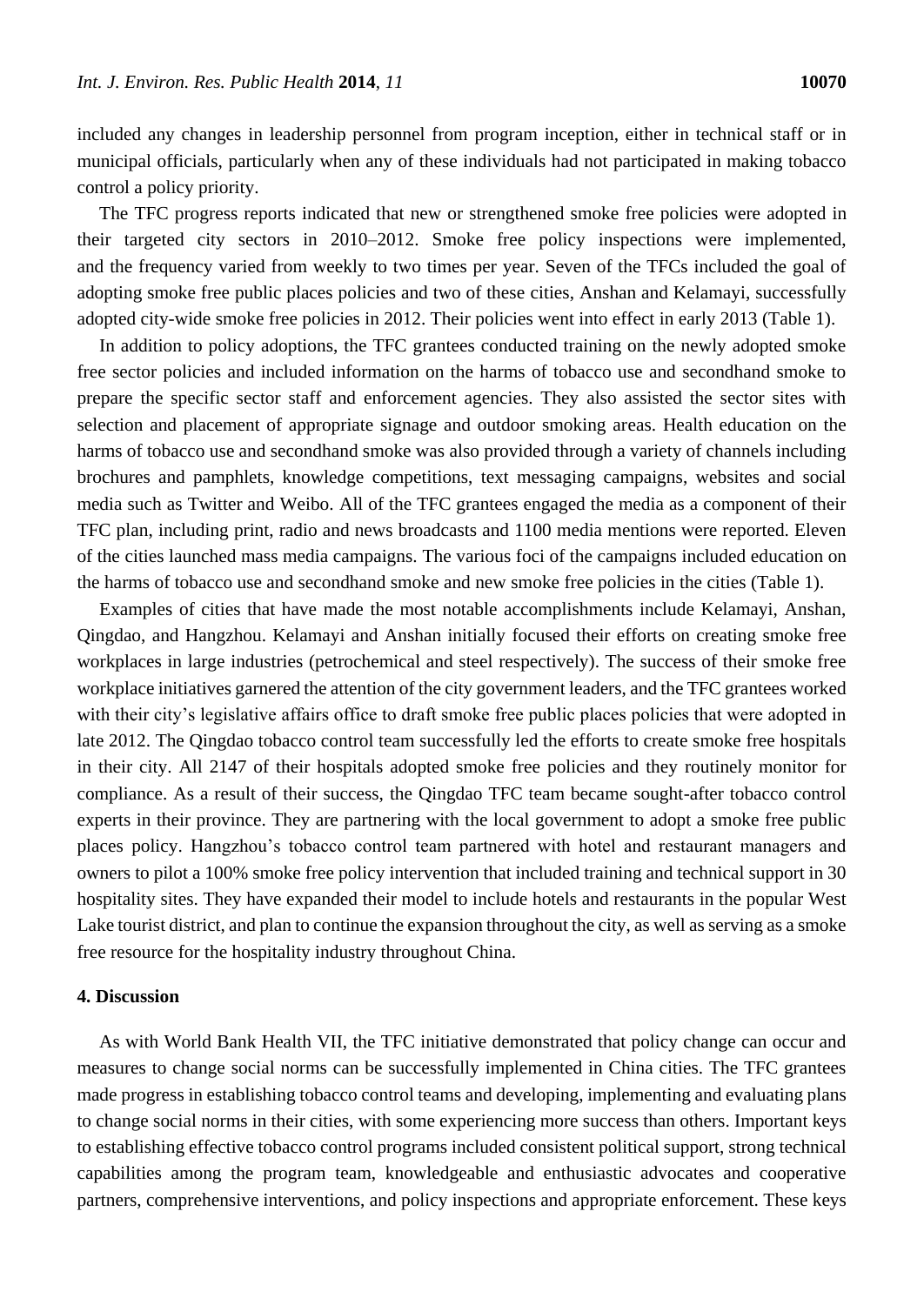are not unique to China, and have been identified as factors that make a difference by other global tobacco researchers [42,43].

Supportive government and organizational leaders were instrumental in the adoption and enforcement of smoke free policies. Although all TFC grantees were required to have government support at the mayoral level and organizational support to participate in the program, some of the city teams faced barriers and delays from government and organization leaders when they pushed for the adoption of smoke free policies. The ever-changing landscape of government and organizational leadership also played a role in some cities' ability to achieve success.

Knowledgeable and capable tobacco control teams were also important to achieving TFC goals. While all of the TFC grantees were public health organizations, many of the program team members were new to the field of tobacco control and lacked the needed knowledge and skills required to successfully develop and implement effective tobacco control programs and evaluate their efforts. Concentrated trainings were provided to the TFC grantees on topics such as best and promising practices in tobacco control, tobacco control policies including policy development, implementation and enforcement, media and communication strategies, program planning, and developing and engaging partners. The TFC grantees were required to evaluate their program efforts, but early attempts at evaluation planning by the pilot cohort showed a lack of evaluation capacity. Frequent and consistent contact with the cities to monitor their progress and to be available to provide rapid response technical support was important to the success of the program. Monthly calls, frequent email exchanges, and site visits were integrated into the initiative to ensure that the TFC grantees were on target to meet their goals and objectives and that the cities technical support needs were met.

Engaging advocates and partner organizations in the city tobacco control efforts was shown to be an important component for success, yet some cities faced the challenges of identifying and engaging advocates, partners and collaborators in their work. Civil society has played a major role in tobacco control, particularly in Western countries, but this has not been the case in China. Even China's non-government organizations (NGO) have significant ties to the government through funding, leadership and oversight. Also, while city health agencies have an important role to play in tobacco control program and policy efforts, some of the TFC grantees were unable to push forward policy and program efforts because of a lack of status in their city government hierarchy and influence with the city's government leaders.

The TFC grantees were required to include policy, targeted program and media activities in their action plans and provided extensive training on internationally recognized best practices in tobacco control and ongoing technical assistance. Despite these efforts, there was a continued need to direct cities toward activities that have been shown to affect social norm change and away from relying solely on print materials, slogan buttons, and other less effective methods of communication. GHI-CTP was also concerned that some of the proposed interventions were too weak or too narrow in focus or reach to change social norms.

While policies, guidelines and recommendations are important first steps, they must be implemented and enforced to be effective in changing behaviors. Almost all of the participating cities reported that smoke free policies existed prior to their engagement but included loopholes such as allowing for smoking rooms, and were frequently not acknowledged or enforced. A lack of policy enforcement has also been recognized as a significant problem throughout China [6,12–14]. The grantees reported that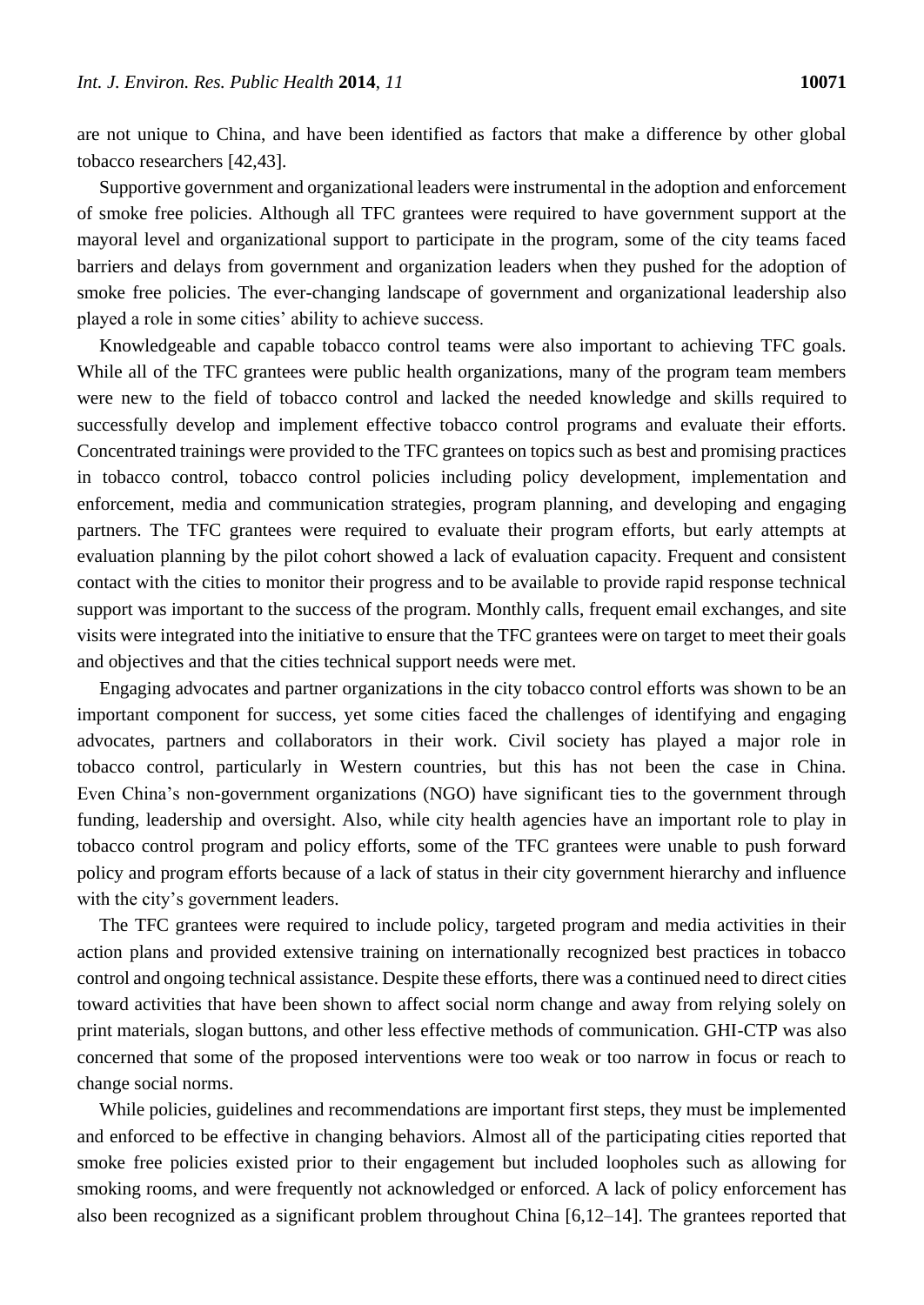the sector policies adopted during the project were in compliance with the FCTC Article 8, and inspection and enforcement strategies were included in the policy to ensure compliance. Analysis of the smoke free public places policies in Anshan and Kelamayi confirmed they were also in compliance with FCTC Article 8. Continued inspections will be needed to ensure that the policies are, in fact, enforced.

Capable technical teams and motivated partners and collaborators combined with support from their local government leaders are capable of implementing comprehensive tobacco control programs and strong policies aimed at changing the social norms of tobacco use.

#### **5. Conclusions**

Tobacco control, particularly in China, is complex, but the potential for significant public health impact is unparalleled. If men continue to smoke at current rates, and women initiate smoking as has been witnessed in other countries around the world, China will experience a burden of death and disease unseen in modern history. While policy changes at the central government level are necessary, national guidelines are unlikely to achieve their objectives without citizen support and acceptance at the city level. The current situation indicates that China's ratification of the FCTC in 2006, the MOH national smoke-free hospital and smoke-free school policies and guidelines, and the prohibition of indoor smoking in public places in China have not been effective in changing smoking behaviors. Local interventions such as the adoption and enforcement of smoke-free policies, targeted program interventions, and media campaigns and health education are needed to complement national guidelines and to ensure effective tobacco control.

Cities have a critical role to play and the potential to change the tobacco control landscape in China. In fact, cities may be the driving force for social norm change related to tobacco use in China, and as such a key factor in both establishing governmental policies and ensuring that these policies are implemented and enforced.

#### **Acknowledgments**

This publication is based on research funded by (or in part by) the Bill & Melinda Gates Foundation. The findings and conclusions contained within are those of the authors and do not necessarily reflect positions or policies of the Bill & Melinda Gates Foundation.

#### **Author Contributions**

Pamela Redmon provided strategic direction and was the lead author; Jeffrey Koplan, Michael Eriksen and Wang Kean provided strategic direction and contributed to the development of the manuscript; Shuyang Li contributed to data analysis and development of the manuscript.

## **Conflicts of Interest**

The authors declare no conflict of interest.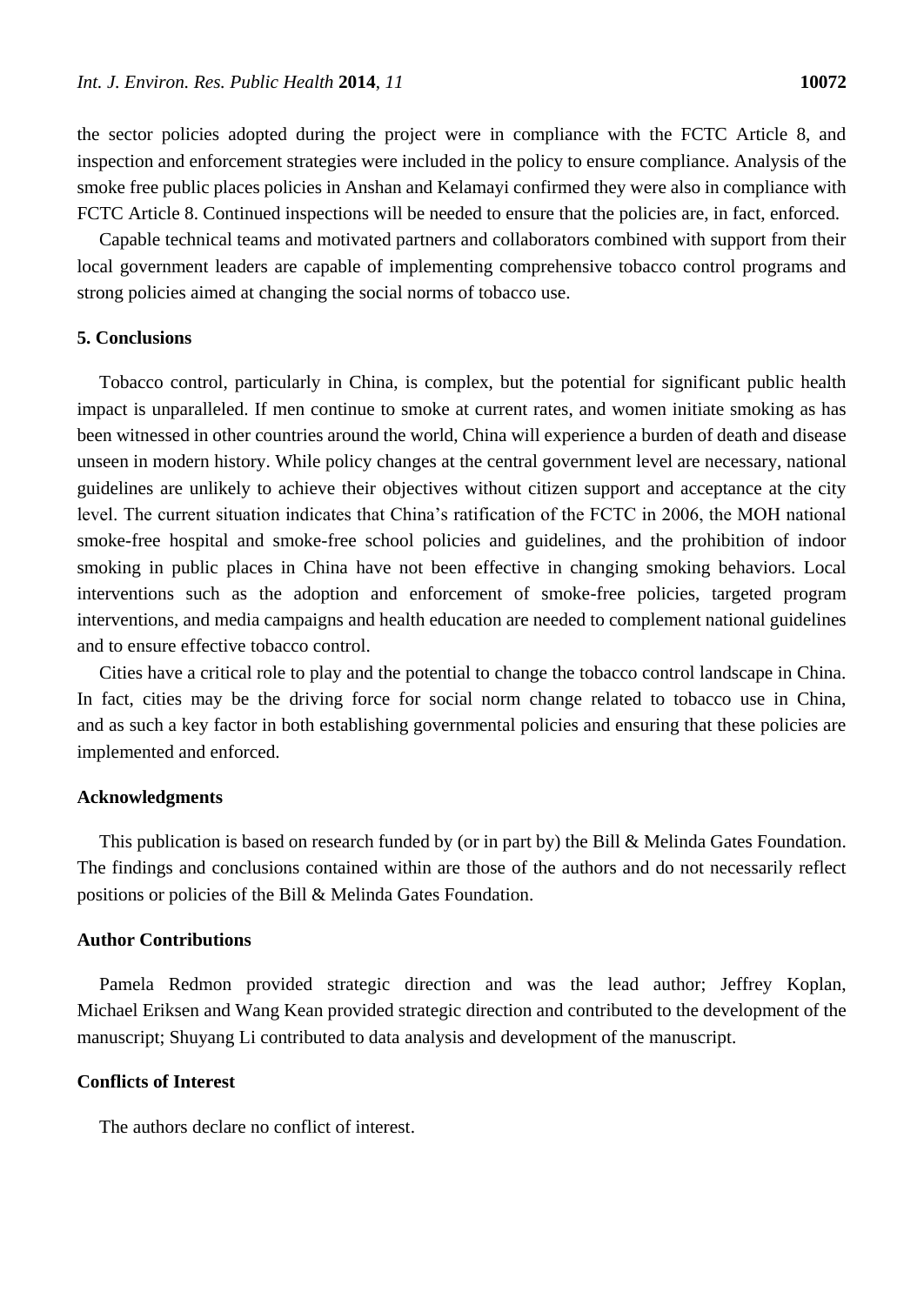# **References**

- 1. Eriksen, M.; Mackay, J.; Ross, H. *The Tobacco Atlas*, 4th ed.; Atlanta, G.A., Ed.; American Cancer Society, World Lung Foundation: New York, NY, USA, 2012.
- 2. Li, Q.; Hsia, J.; Yang, G. Prevalence of smoking in China in 2010. *N. Engl. J. Med.* **2011**, *364*, 2469–2470.
- 3. Gan, Q.; Smith, K.R.; Hammond, S.K.; Hu, T.W. Disease burden of adult lung cancer and ischemic heart disease from passive tobacco smoking in China. *Tob. Control* **2007**, *16*, 417–422.
- 4. Hu, T.W.; Mao, Z.Z.; Shi, J.; Chen, W.D. The role of taxation in tobacco control and its potential economic impact in China. *Tob. Control* **2010**, *19*, 58–64.
- 5. *Research Report on Chinese Tobacco Industry, 2010–2011*; China Research and Intelligence Co., Ltd.: Shanghai, China, 2011.
- 6. China National Bureau of Statistics. *China Statistical Yearbook*; National Bureau of Statistics: Beijing, China, 2008.
- 7. *Parties to the WHO Framework Convention on Tobacco Control*; World Health Organization: Geneva, Switzerland, 2012.
- 8. *Decisions on Completely Prohibiting Smoking in the National Health Care System from 2011*; The Central People's Government of the People's Republic of China: Beijing, China, 2009.
- 9. Ministry of Education of the People's Republic of China, Ministry of Health of the People's Republic of China. *Suggestion on Enhancing Tobacco Control Efforts in Schools*; The Central People's Government of the People's Republic of China: Beijing, China, 2010.
- 10. Ministry of Health of the People's Republic of China. *Rules for the Implementation of Sanitation Administration Ordinance in Public Places*; The Central People's Government of the People's Republic of China: Beijing, China, 2011.
- 11. *China's 12th Five-Year Plan*; The Central People's Government of the People's Republic of China: Beijing, China, 2011.
- 12. Zhang, J.; Ou, J.X.; Bai, C.X. Tobacco smoking in China: Prevalence, disease burden, challenges and future strategies. *Respirology* **2011**, *16*, 1165–1172.
- 13. Xiao, L.; Yang, Y.; Li, Q.; Wang, C.X.; Yang, G.H. Population-based survey of secondhand smoke exposure in China*. Biomed. Environ. Sci.* **2010**, *23*, 430–436.
- 14. Yang, G.H.; Li, Q.; Wang, C.X.; Hsia, J.; Yang, Y.; Xiao, L.; Yang, J.; Zhao, L.H.; Zhang, J.; Xie, L. Findings from 2010 global adult tobacco survey: Implementation of MPOWER policy in China. *Biomed. Environ. Sci.* **2010**, *23*, 422–429.
- 15. *Second Implementation Report—China*; World Health Organization: Geneva, Switzerland, 2011.
- 16. Guangzhou Civilization Office. New Smokefree Legislation in Guangzhou Come into Effective. Available online: http://gdgz.wenming.cn/jiangwenm/201209/t20120901\_834979.html (accessed on 1 October 2012).
- 17. International Union against Tuberculosis and Lung Disease (The Union). Harbin Pioneers Strict Smokefree Law in China. Available online: http://www.theunion.org/Regions/AsiaPacific/index.php/ Union-Region-News/Harbin-Pioneers-Strict-Smokefree-Law-in-China.html (accessed on 1 October 2012).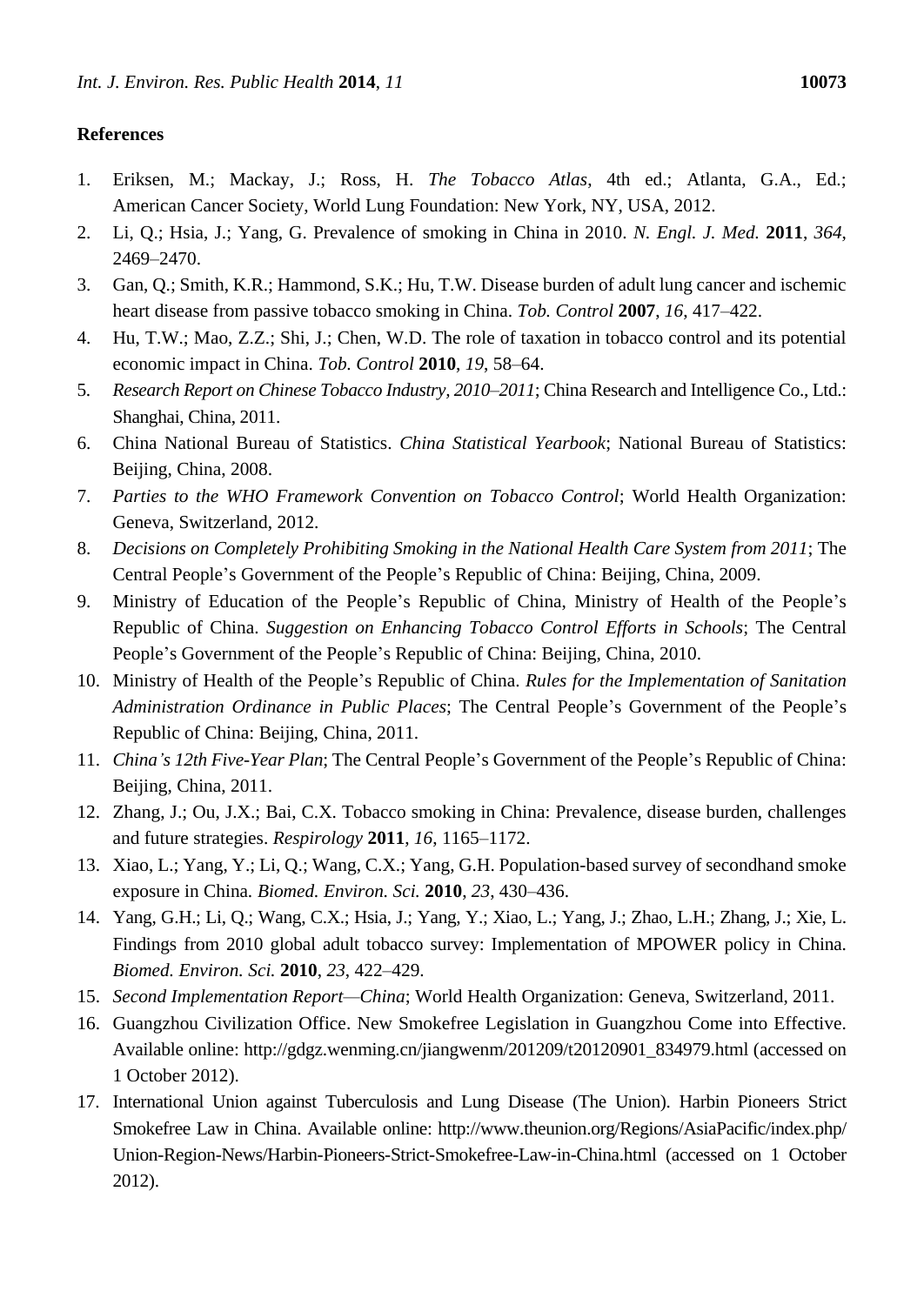- 18. International Union against Tuberculosis and Lung Disease (The Union). Two Cities in China Poised to Pass Smokefree Laws. Available online: http://www.theunion.org/Regions/ AsiaPacific/index.php/Union-Region-News/Two-cities-in-China-poised-to-pass-smokefreelaws.html (accessed on 1 October 2012).
- 19. *Disease Prevention Project*; The Worldbank: Washington, DC, USA, 2005.
- 20. Samet, J.M. Epidemiology & Intervention Research for Tobacco Control in China. Available online: http://projectreporter.nih.gov/project\_info\_description.cfm?aid=7293019&icde= 6746973 (accessed on 1 October 2012).
- 21. International Union against Tuberculosis and Lung Disease (The Union) and the Campaign for Tobacco-Free Kids (TFK). Bloomberg Initiative to Reduce Tobacco Use Grants Program. Available online: http://tobaccocontrolgrants.org/Pages/40/What-we-fund (accessed on 1 October 2012).
- 22. Emory Global Health Institute—China Tobacco Control Partnership about Us. Available online: http://www.ghi-ctp.emory.edu/about/index.html (accessed on 1 October 2012).
- 23. Tang, K.C.; Nutbeam, D.; Kong, L.Z.; Wang, R.T.; Yan, J. Building capacity for health promotion—A case study from China. *Health Promot. Int.* **2005**, *20*, 285–295.
- 24. Rogers, E.M. *Diffusion of Innovations*; Free Press: New York, NY, USA, 1962.
- 25. Social and Public Opinion Survey Network of National Statistics Bureau. Anshan 2012 National Economic and Social Development Statistics Report. Available online: http://my12340.cn/article.aspx?ID=2792 (accessed on 18 October 2013).
- 26. Bayannuoer China. Bayannuoer 2012 National Economic and Social Development Statistics Report. Available online: http://www.bynr.gov.cn/xxgk/tjxx/201303/t20130329 60229.html (accessed on 18 October 2013).
- 27. Changchun Statistics Bureau. Changchun 2012 National Economic and Social Development Statistics Report. Available online: http://www.changchun.gov.cn/zwgk/tjsj/tjgb/201308/ t20130819\_1098864.htm (accessed on 18 October 2013).
- 28. Statistical Information of Hunan Province. Changsha 2012 National Economic and Social Development Statistics Report. Available online: http://www.hntj.gov.cn/tjgb/szgb/201303/ t20130319\_98463.htm (accessed on 18 October 2013).
- 29. Dalian Statistics Bureau. Dalian 2012 National Economic and Social Development Statistics Report. Available online: http://www.stats.dl.gov.cn/view.jsp?docid=24306 (accessed on 18 October 2013).
- 30. Statistical information of Zhejiang Province. Hangzhou 2012 National Economic and Social Development Statistics Report. Available online: http://www.zj.stats.gov.cn/art/2013/2/8/ art\_164\_221.html (accessed on 18 October 2013).
- 31. Kelamayi Statistics Bureau. Kelamayi 2012 National Economic and Social Development Statistics Report. Available online: http://tjj.klmy.gov.cn/tjgb/Pages/%E5%85%8B%E6%8B%89 %E7%8E%9B%E4%BE%9D%E5%B8%822012%E5%B9%B4%E5%9B%BD%E6%B0%91%E 7%BB%8F%E6%B5%8E%E5%92%8C%E7%A4%BE%E4%BC%9A%E5%8F%91%E5%B1%9 5%E7%BB%9F%E8%AE%A1%E5%85%AC%E6%8A%A5.aspx (accessed on 18 October 2013).
- 32. Luoyang Statistics Bureau. Luoyang 2012 National Economic and Social Development Statistics Report. Available online: http://www.ha.stats.gov.cn/hntj/tjfw/tjgb/sxsgb/webinfo/ 2013/03/1363334624253484.htm (accessed on 18 October 2013).